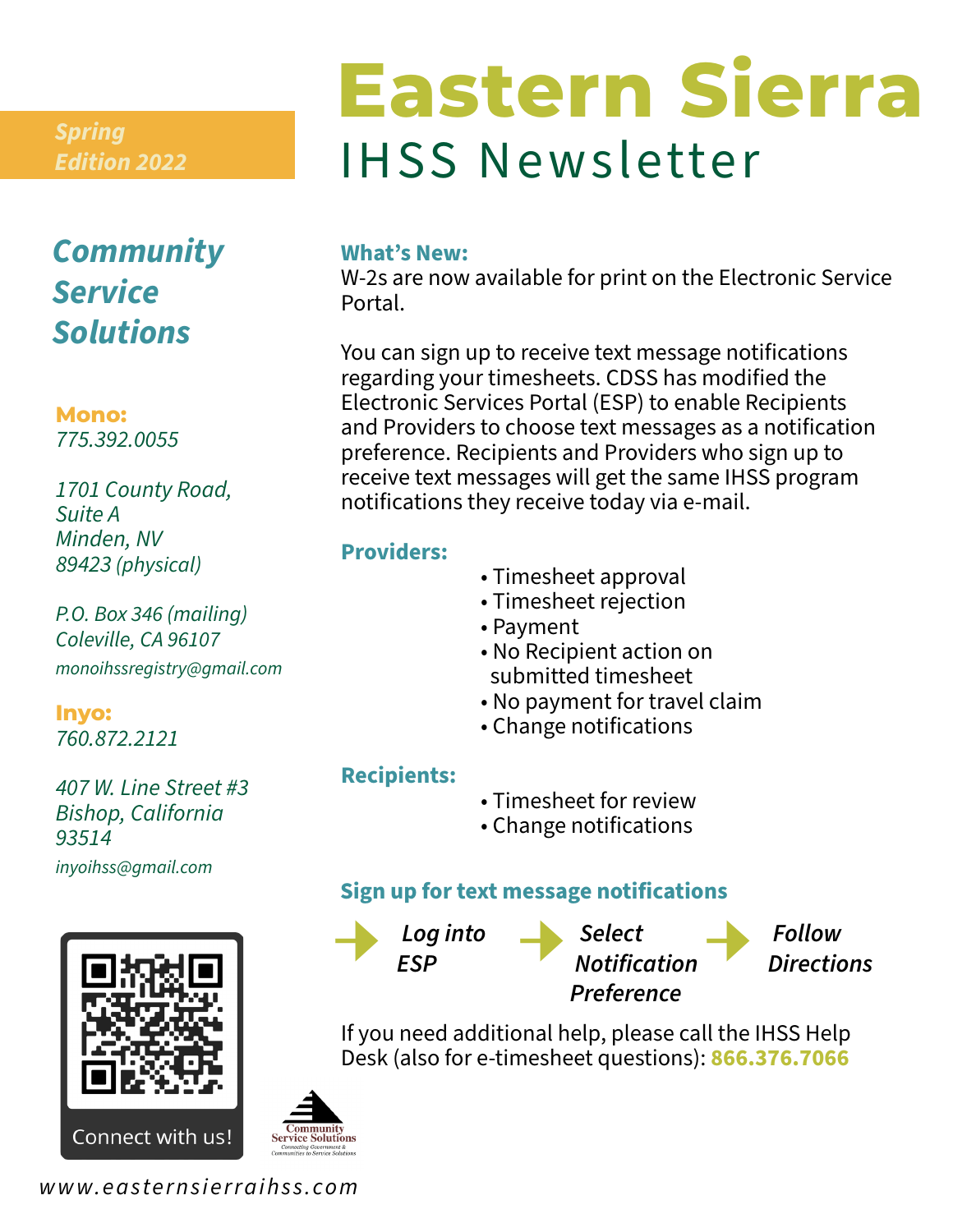#### **PLEASE JOIN US ...**

**Thursday May 5th, 2022 at 12:00pm**



#### **Upcoming IHSS Training**

Thank you to those who attended our first IHSS training in February! Both Recipients and Providers are encouraged to join our training sessions.

During the May training session, we will discuss and explain Domestics and Related Services. We will also have a Q&A session at the end to answer any IHSS-related questions.

Meeting will be held via Zoom and participants can join either via this link or by phone.

> https://us02web.zoom.us/j/86334436535?pwd=a W1BOWMzVmhTRXJVN2dlUFk1UHZSdz09 \*email / call us if you want the link

**Phone number:** 1 (669) 900 6833 **Meeting ID number:** 863 3443 6535 **Passcode:** 577927

#### **IHSS ADVISORY COMMITTEE**

**Next Meeting: July 7th for Mono County**

*12pm at the CAO Conference Room in Bridgeport*

*Meets once every quarter to discuss news, changes, and concerns about IHSS program.* 

If you are a current or former IHSS Recipient or Provider and would like to become more involved with your local IHSS program, Community Service Solutions is looking for IHSS Advisory Committee members (both Mono & Inyo Counties). We are particularly interested in Recipients joining!

A stipend will be paid to participating members. Please contact either of our offices if you are interested.

*• Zoom options are available. Please call for more information. 775.392.0055*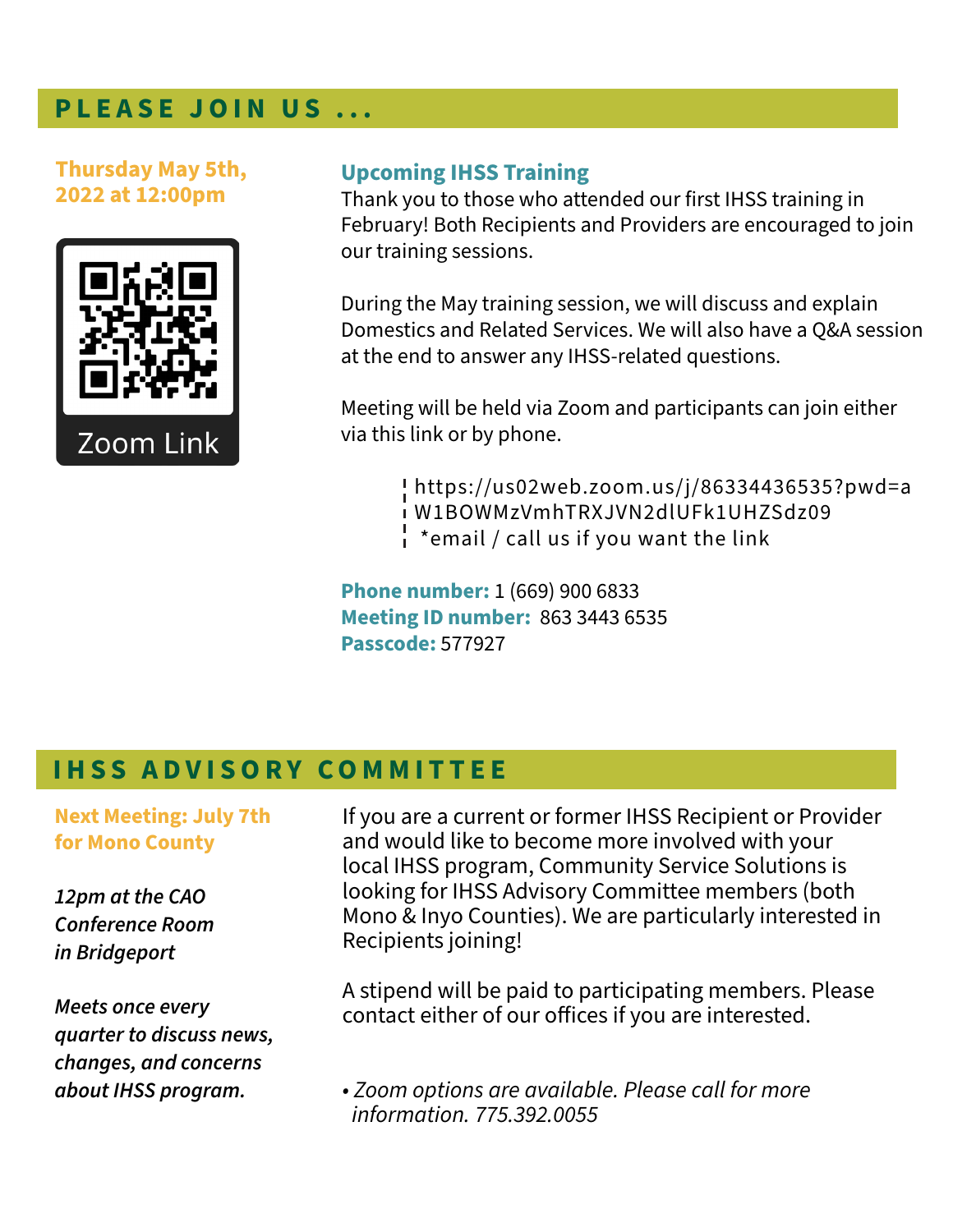#### **DIRECT DEPOSIT**

*IHSS Service Desk 866.376.7066* 

*Hours: Mon-Fri: 8am-5pm*

*Provider Forms Processing Center P.O. Box 1697 West Sacramento, CA 95691-6697*

**Effective July 1st, 2022,** direct deposit will be required for all IHSS Provider payroll payments. There are two ways for Providers to enroll. The online direct deposit enrollment service is available for IHSS Providers on the IHSS Electronic Services Portal website, **www.etimesheets.ihss.ca.gov.**

Alternatively, a paper form may be used for direct deposit enrollment. This form, SOC 829 – IHSS/ WPCS Provider Direct Deposit Enrollment/Change/ Cancellation Form, is available to download on the California Department of Social Services (CDSS) website and should be mailed to the Provider Forms Processing Center (see to the left).

Please note, Providers working for multiple recipients must complete a separate deposit enrollment form (SOC 829) for each of their Recipients.

Providers who do not have access to a bank account may use a pay card instead. For more information, please visit the CDSS website (www.cdss.ca.gov) or call the IHSS Service Desk at 866.376.7066.

For easy access to Form SOC 829, please go to www.easternsierraihss.com under Provider tab, Frequently Used Forms.

#### **DID YOU KNOW...**

All Providers who worked for at least two months **between March 1st, 2020 and March 31st, 2021 should have received their Care Economy Payment.** The Care Economy Payment is a one-time payment of \$500. This payment is counted as income, and is therefore subject to income and payroll taxes. CDSS mailed out a notice to all eligible Providers in January 2022.